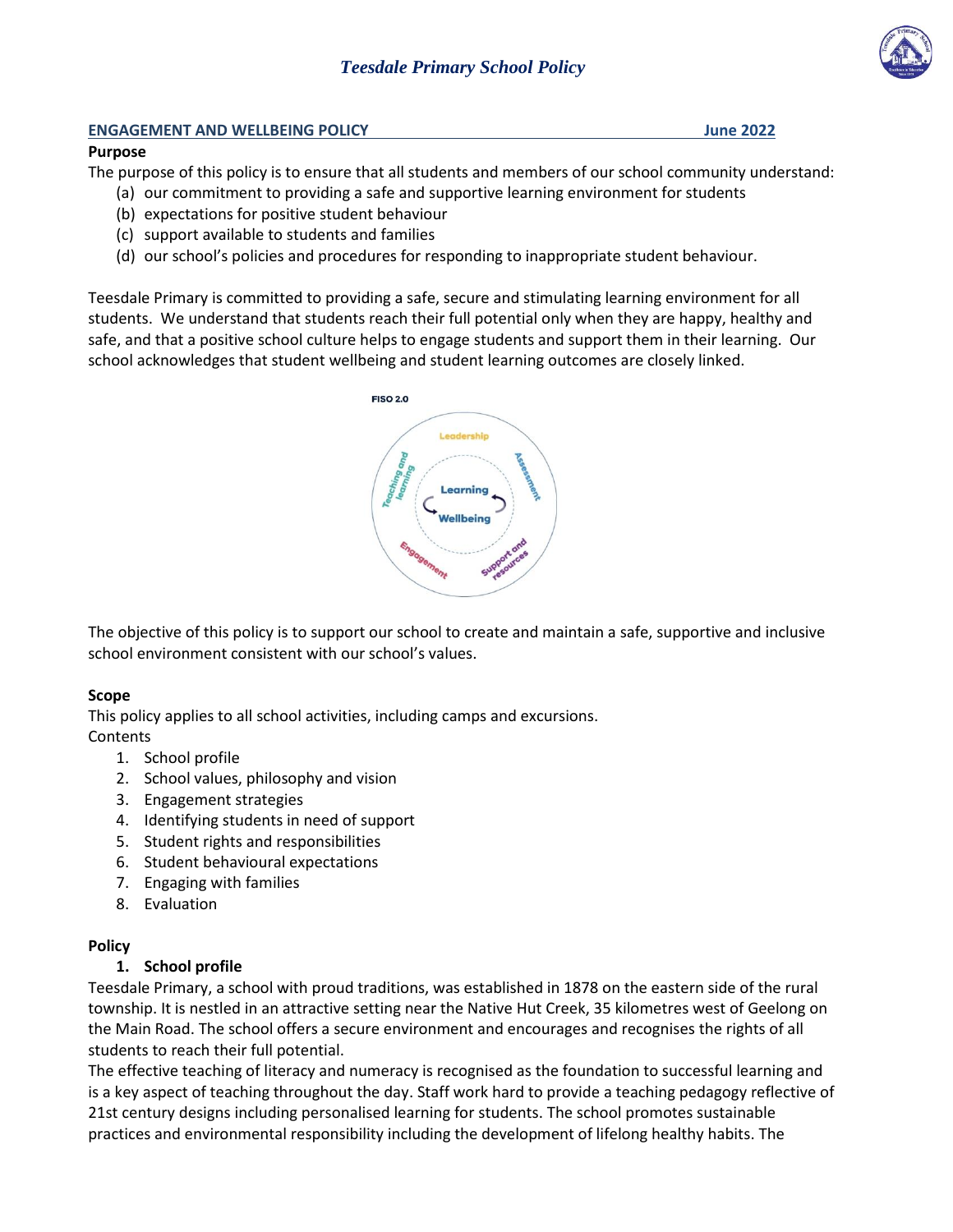

curriculum is delivered in a positive, stimulating and challenging environment where every child experiences success and is supported to develop a love of life-long learning*.* Students will engage in a rigorous curriculum, so that they are informed, resilient and self-directed learners who are able to be the best they can be and contribute actively to their community.

Teesdale's educational facilities include generous teaching spaces, an Arts/Science Room, a performing Arts building, a mud brick kitchen and extensive garden. The facilities, grounds and gardens have been significantly enhanced to provide an appealing environment that better meets the needs of the school and the community. The school uses ICT when appropriate, to digitally present highly scaffolded learning, preparing students to be digitally literate in a 21st century world.

Outside, the expansive grounds allow for a mix of passive and active areas with hard court areas, a large oval, soccer pitch, Covered Outdoor learning Area (COLA), landscaped vegetable and garden areas, sandpits and protected spaces.

There is a strong partnership between parents or carer and staff, with a high level of participation in fundraising and social activities and on School Council, the Parent's Club and as kitchen/garden volunteers. Teesdale Primary School also offers students and families the Outside School Hours Care service.

#### **2. School values, philosophy and vision**

Teesdale Primary's Statement of Values and School Philosophy is integral to the work that we do and is the foundation of our school community. Students, staff and members of our school community are encouraged to live and demonstrate our core values of Respect, Resilience, Friendship, Excellence and Honesty at every opportunity.

Our school's vision: Every child at Teesdale Primary School is provided with a positive, safe and supportive learning environment which enables them to achieve their personal best. Our school is a learning community where all children have access to a broad, balanced, enriching and relevant curriculum, which is differentiated to meet their individual academic and wellbeing needs. Our learning environment fosters the dignity, respect and self-esteem of all children and enables them to succeed academically, socially and emotionally.

Our school's Statement of Values: Teesdale Primary School expects students, teachers, parents, carers and the community to display our school values of Respect, Resilience, Friendship, Excellence and Honesty. We seek to promote our school values throughout the curriculum, in co-curricular activities and in our daily operations. We foster a learning community where everyone aims to do their best; values diversity, embraces differences and cares for the environment. We aim for an environment where we are united, supportive and kind to each other; are truthful in all that we say and do and can maintain a positive and resilient attitude.

#### **3. Engagement strategies**

Teesdale Primary has developed a range of strategies to promote engagement, positive behaviour and respectful relationships for all students in our school. We acknowledge that some students may need extra social, emotional or educational support at school, and that the needs of students will change over time as they grow and learn.

A summary of the universal (whole of school), targeted (year group specific) and individual engagement strategies used by our school is included below:

#### *Universal*

- high and consistent expectations of all staff, students and parents and carers
- prioritise positive relationships between staff and students, recognising the fundamental role this plays in building and sustaining student wellbeing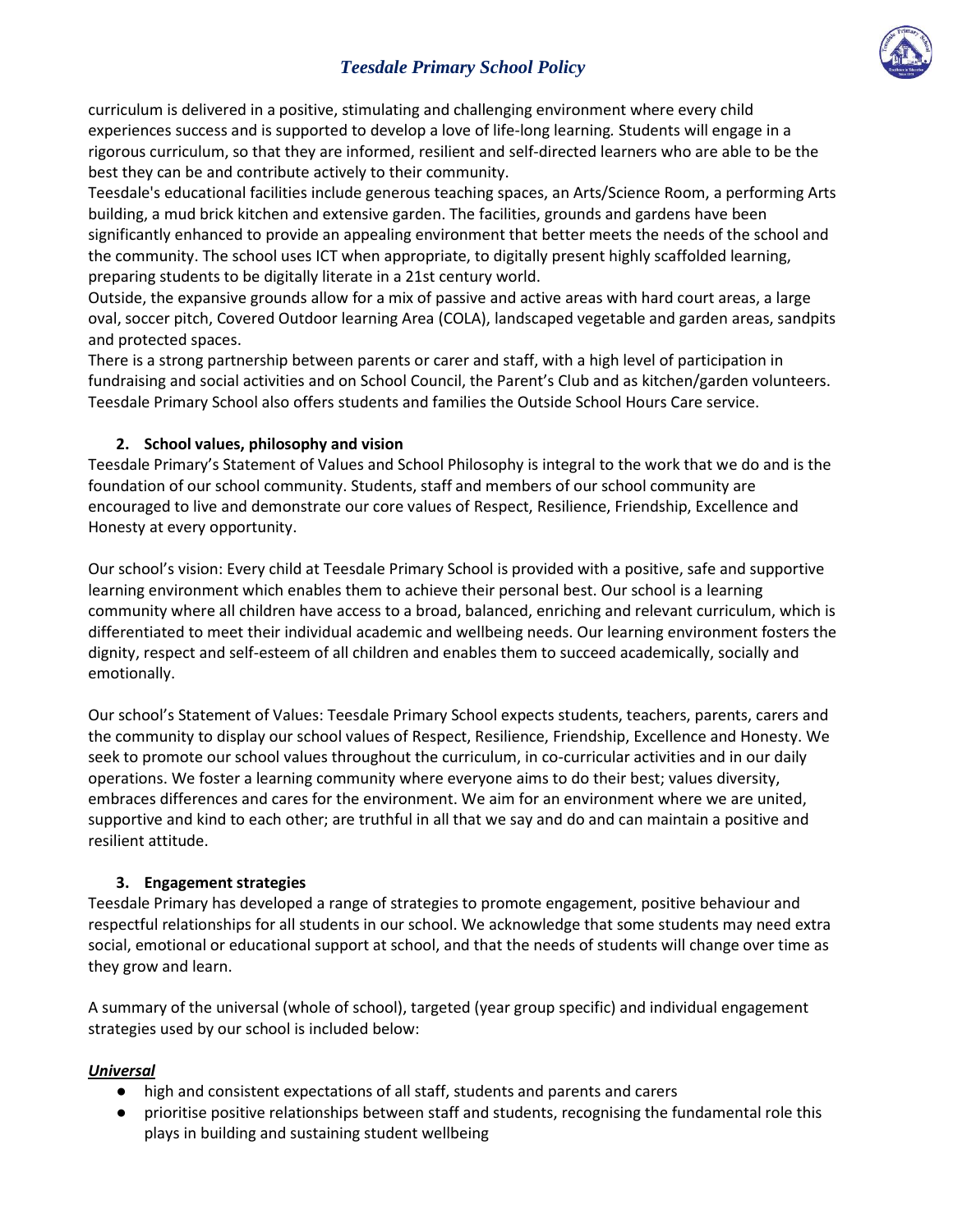

- creating a culture that is inclusive, engaging and supportive
- welcoming all parents/carers and being responsive to them as partners in learning
- analysing and being responsive to a range of school data such as attendance, Attitudes to School Survey, parent survey data, student management data and school level assessment data
- teachers at Teesdale Primary use an evidenced-based consistent instructional model to ensure explicit instruction, incorporating High Impact Teaching Strategies and teaching practices into all lessons.
- teachers at Teesdale Primary adopt a broad range of teaching and assessment approaches to effectively respond to the diverse learning styles, strengths and needs of our students and follow the standards set by the Victorian Institute of Teaching
- our school's Statement of Values are incorporated into our curriculum and promoted to students, staff and parents so that they are shared and celebrated as the foundation of our school community
- carefully planned transition programs to support students moving into different stages of their schooling
- positive behaviour and student achievement is acknowledged in the classroom, and formally in school assemblies and communication to parents
- monitor student attendance and implement attendance improvement strategies at a whole-school, cohort and individual level
- students have the opportunity to contribute to and provide feedback on decisions about school operations through the School Committees and Student Leaders and other forums including year group meetings. Students are also encouraged to speak with their teachers, Year Level Coordinator and Principal whenever they have any questions or concerns.
- create opportunities for cross—age connections amongst students through a Bi-Annual School Concert, athletics and Buddies programs
- All students are welcome to self-refer to the Principal, School Improvement Team or teacher if they would like to discuss a particular issue or feel as though they may need support of any kind. We are proud to have an 'open door' policy where students and staff are partners in learning
- we engage in school wide positive behaviour support with our staff and students, which includes programs such as:
	- o Respectful Relationships
	- o Safe Schools
	- o Zones of Regulation
- programs, incursions and excursions developed to address issue specific behaviour (i.e. anger management programs)
- opportunities for student inclusion (i.e. sports teams, clubs, recess and lunchtime activities, including a Passive Play Space)
- buddy programs, peers support programs

#### *Targeted*

- each year group has a School Improvement Team representative, who monitors the health and wellbeing of students in their year, and act as a point of contact for students who may need additional support
- connect all Koorie students with a Koorie Engagement Support Officer
- all students in Out of Home Care will be supported by the Wellbeing Learning Specialist, have an Individual Education Plan (IEP) and will be referred to Student Support Services for an Educational Needs Assessment
- wellbeing and health staff will undertake health promotion and social skills development in response to needs identified by student wellbeing data, classroom teachers or other school staff each year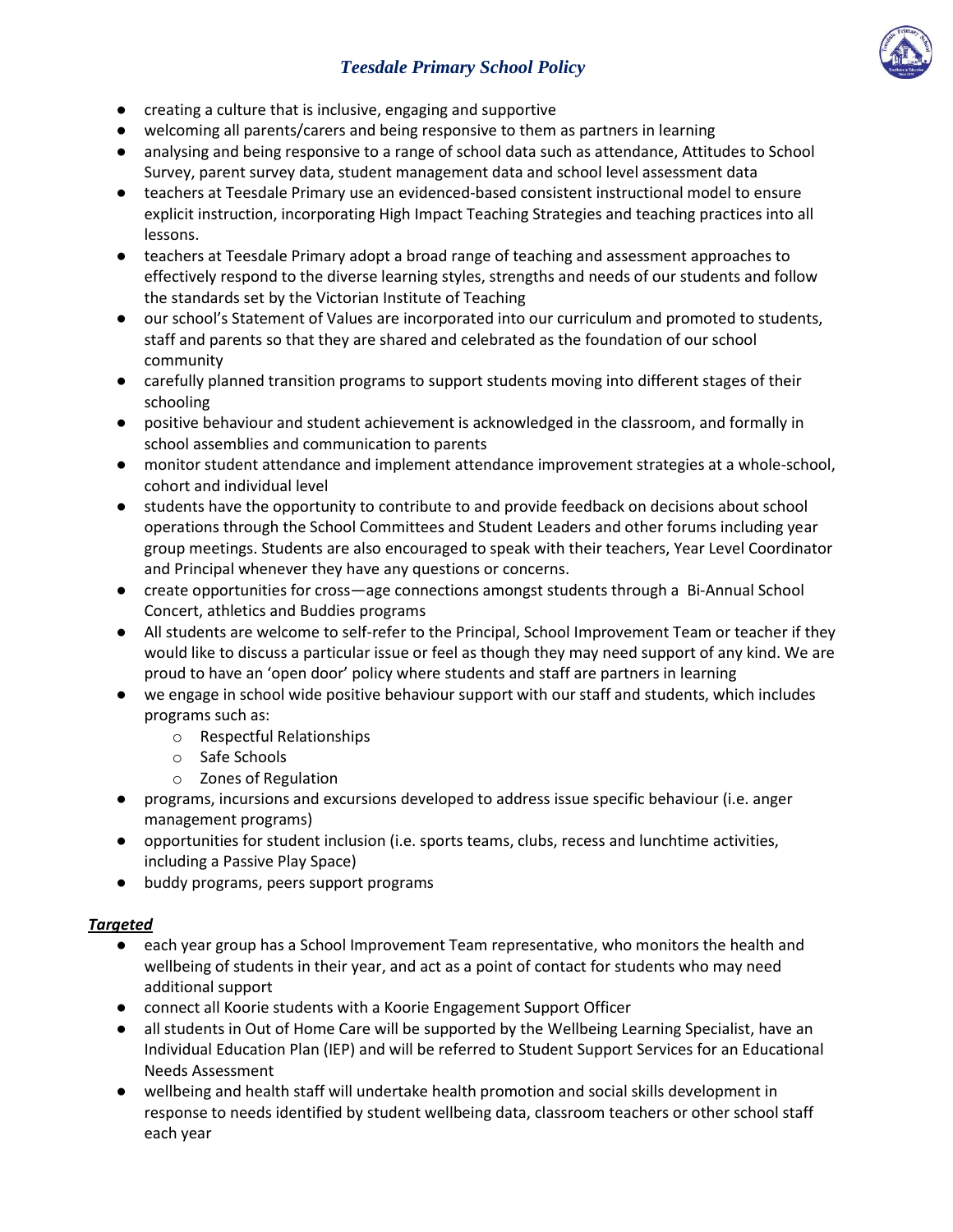

● staff will apply a trauma-informed approach to working with students who have experienced trauma

#### *Individual*

- Student Support Groups, see: [https://www2.education.vic.gov.au/pal/student-support](https://www2.education.vic.gov.au/pal/student-support-groups/policy)[groups/policy](https://www2.education.vic.gov.au/pal/student-support-groups/policy)
- Individual Education Plan and Behaviour Support Plan or Student Safety Plans
- Disability Inclusion (Tiers 3, 2 & universal tier 1 supports)
- referral to Student Welfare Coordinator and Student Support Services
- referral to appropriate allied health services and support agencies, including ChildFirst and Headspace
- Navigator
- Lookout

Teesdale Primary implements a range of strategies that support and promote individual engagement. These can include:

- building constructive relationships with students at risk or students who are vulnerable due to complex individual circumstances
- meeting with the student and their parent/carer to talk about how best to help the student engage with school
- developing an Individual Education Plan and/or a Behaviour Support Plan
- considering if any environmental changes need to be made, for example changing the classroom set up
- referring the student to:
	- o school-based wellbeing supports
	- o Student Support Services
	- $\circ$  Appropriate external supports such as council based youth and family services, other allied health professionals, headspace, child and adolescent mental health services or ChildFirst
	- o Re-engagement programs such as Navigator

Where necessary the school will support the student's family to engage by:

- being responsive and sensitive to changes in the student's circumstances and health and wellbeing
- collaborating, where appropriate and with the support of the student and their family, with any external allied health professionals, services or agencies that are supporting the student
- monitoring individual student attendance and developing an Attendance Improvement Plans in collaboration with the student and their family
- running regular Student Support Group meetings for all students:
	- o with a disability
	- o in Out of Home Care
	- o and with other complex needs that require ongoing support and monitoring.

#### **4. Identifying students in need of support**

Teesdale Primary is committed to providing the necessary support to ensure our students are supported intellectually, emotionally and socially. The School Improvement Team play a significant role in developing and implementing strategies that help identify students requiring Tier 3, Tier 2 and Tier 1 support for both wellbeing and academic learning.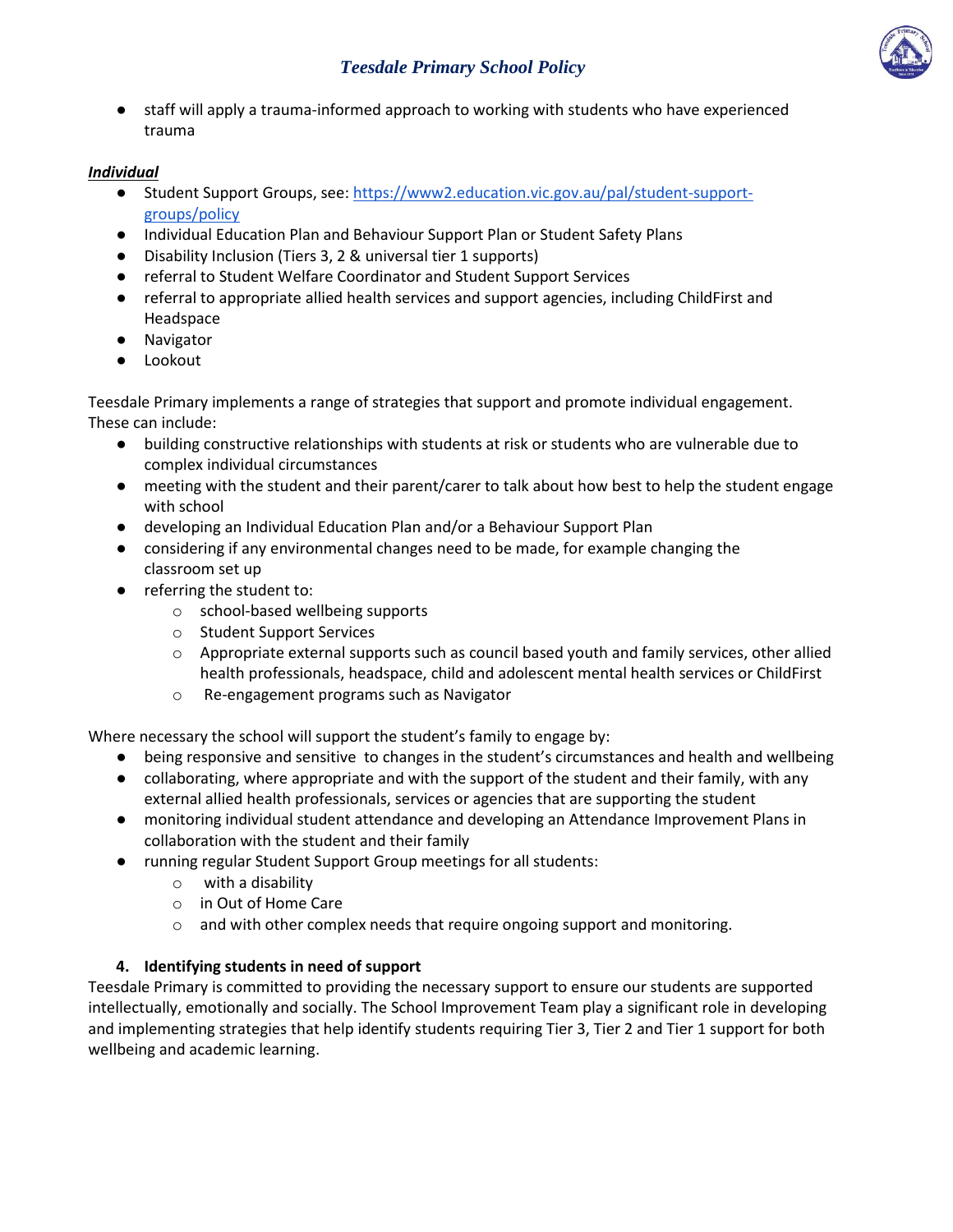



Teesdale Primary will utilise the following information and tools to identify students in need of extra emotional, social or educational support:

- personal, health and learning information gathered upon enrolment and while the student is enrolled
- attendance records
- academic performance
- observations by school staff such as changes in engagement, behaviour, self-care, social connectedness and motivation
- attendance, detention and suspension data
- engagement with families
- self-referrals or referrals from peers
- referrals from staff or parents

#### **5. Student rights and responsibilities**

All members of our school community have a right to experience a safe and supportive school environment. We expect that all students, staff, parents and carers treat each other with respect and dignity. Our school's Statement of Values highlights the rights and responsibilities of members of our community.

Students have the right to:

- participate fully in their education
- feel safe, secure and happy at school
- learn in an environment free from bullying, harassment, violence, discrimination or intimidation
- express their ideas, feelings and concerns.

Students have the responsibility to:

- participate fully in their educational program
- display positive behaviours that demonstrate respect for themselves, their peers, their teachers and members of the school community
- respect the right of others to learn.

Students who may have a complaint or concern about something that has happened at school are encouraged to speak to their parents or carers and approach a trusted teacher or a member of the school leadership team.

#### **6. Student behavioural expectations**

Behavioural expectations of students, staff and families are grounded in our school's Statement of Values. Student bullying behaviour will be responded to consistently with Teesdale Primary's Bullying Prevention policy.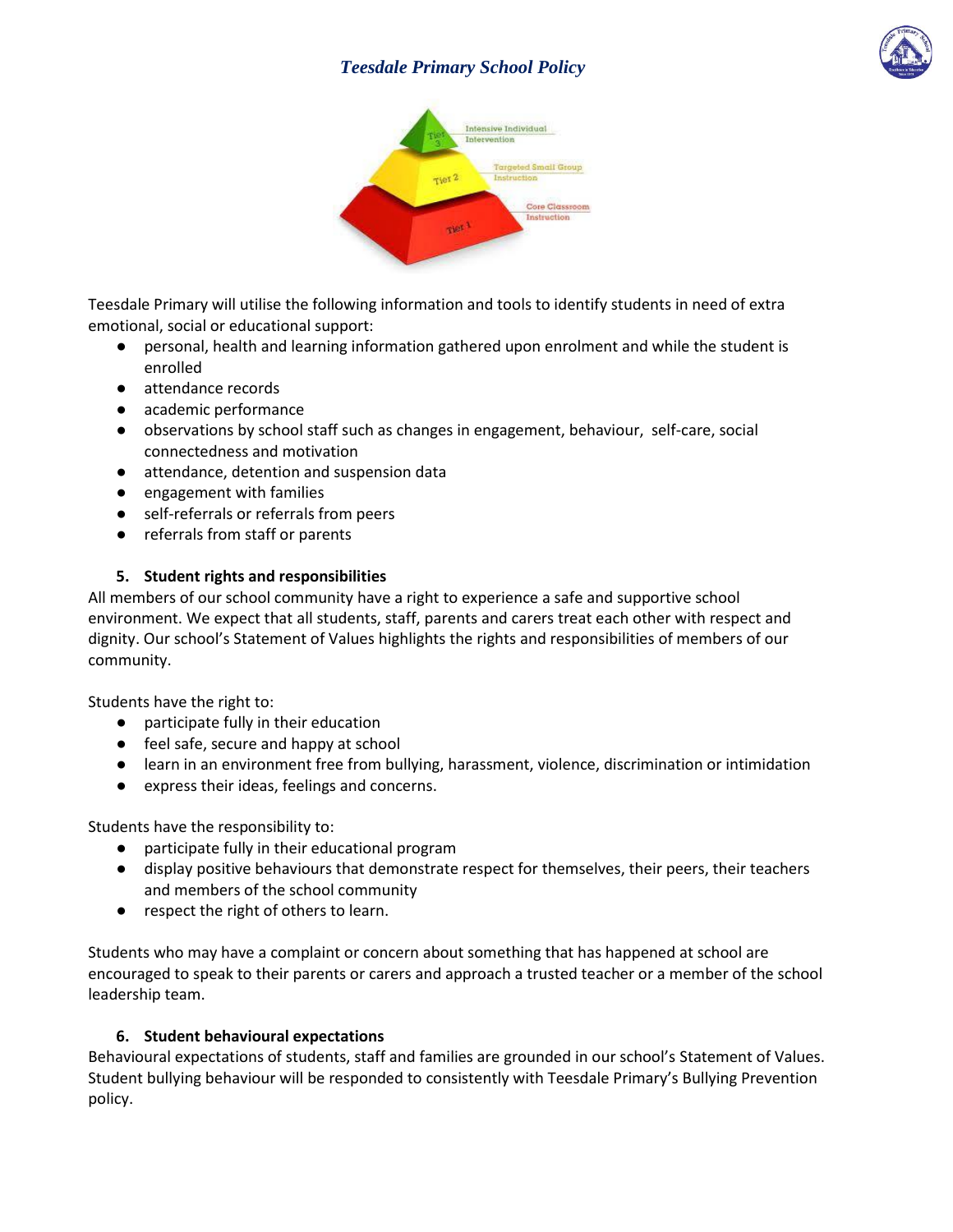

When a student acts in breach of the behaviour standards of our school community, Teesdale Primary will institute a staged response, consistent with the Department's Student Engagement and Inclusion Guidelines. Where appropriate, parents will be informed about the inappropriate behaviour and the disciplinary action taken by teachers and other school staff.

Disciplinary measures may be used as part of a staged response to inappropriate behaviour in combination with other engagement and support strategies to ensure that factors that may have contributed to the student's behaviour are identified and addressed. Disciplinary measures at our school will be applied fairly and consistently. Students will always be provided with an opportunity to be heard. Please refer to the Code of Conduct and Restorative Practices script attached in the Appendix.

Disciplinary measures that may be applied include:

- warning a student that their behaviour is inappropriate
- teacher controlled consequences such as moving a student in a classroom or other reasonable and proportionate responses to misbehaviour
- withdrawal of privileges
- referral to the Principal and Learning Specialists
- restorative practices
- detentions
- behaviour reviews
- suspension
- expulsion

Suspension and expulsion are measures of last resort and may only be used in particular situations consistent with Department policy, available at:

<https://www2.education.vic.gov.au/pal/suspensions/policy>

<https://www2.education.vic.gov.au/pal/expulsions/policy>

Corporal punishment is prohibited in our school and will not be used in any circumstance.

#### **7. Engaging with families**

Teesdale Primary values the input of parents and carers, and we will strive to support families to engage in their child's learning, supporting both the learning and wellbeing of their child. We aim to be partners with parents and carers in our school community.

We work hard to create successful partnerships with parents and carers by:

- ensuring that all parents have access to our school policies and procedures, available on our school website
- maintaining an open, respectful line of communication between parents and staff, supported by our Parent Concerns policy.
- providing parent volunteer opportunities so that families can contribute to school activities
- involving families with curriculum related activities and other curriculum-related activities
- involving families in school decision making
- coordinating resources and services from the community for families
- including families in Student Support Groups, and developing individual education plans for students.

#### **8. Evaluation**

Teesdale Primary will collect data each year to understand the frequency and types of wellbeing issues that are experienced by our students so that we can measure the success or otherwise of our school based strategies and identify emerging trends or needs.

Sources of data that will be assessed on an annual basis include: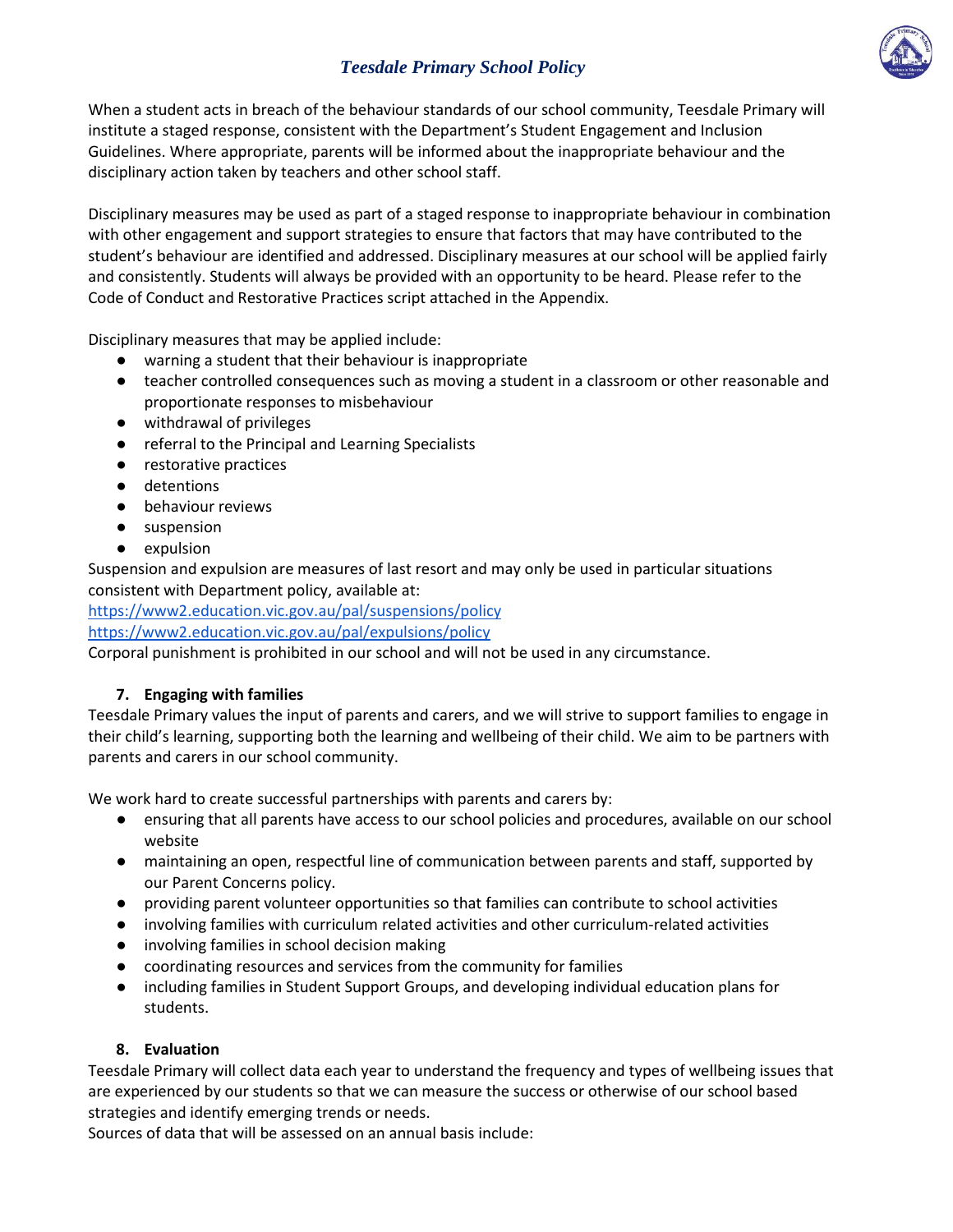- student survey data
- **Sentral**
- incidents data
- school reports
- parent survey
- CASES21
- SOCS

### **Further information and resources**

This policy should be read in conjunction with the following school policies:

- Statement of Values and School Philosophy
- Inclusion and Diversity Policy
- Parent Complaints and Concerns policy
- Duty of Care Policy
- Bullying Prevention Policy
- Digital Technologies Policy
- Child Safety Standards Code of Conduct and Commitment Statement.

#### **Review cycle**

This policy was last updated in June 2022 and is scheduled for review in 2024 **APPENDIX**

| <b>STUDENTS</b>             | <b>STAFF</b>                 | <b>PARENTS</b>                   |  |
|-----------------------------|------------------------------|----------------------------------|--|
|                             |                              |                                  |  |
| Students have the right to: | Staff members have the right | Parents and carers have the righ |  |
| Play and learn happily      | to:                          | to:                              |  |

- Be accepted and valued
- Be treated and spoken to fairly and with respect
- Have equal access to school facilities and equipment
- Be provided with a positive and safe learning environment in which their academic, social and physical potential can be fully developed

Student responsibilities are to:

- Follow our School Values
- Bring a note from their parents/carers explaining an absence/lateness
- Allow others to learn and play happily
- Act so that no harm comes to themselves or others
- Treat others with respect and fairness
- Participate to the best of their ability in all school activities

to:

- Be treated with respect
- Work in a safe, pleasant and happy environment
- Be supported by the school community

## Staff responsibilities are to:

- Model and promote our School Values
- Proactively promote regular attendance and support students and families to implement individual strategies where attendance is problematic
- Contribute to a positive school climate
- Treat others equally and with respect
- Communicate regularly with parents about their child's education and behaviour

Parents and carers have the right to:

- Be treated with respect
- Be attended to professionally and effectively
- Work in partnership with the school to support and be informed about their child's education

Parents and carers responsibilities are to:

- Model and encourage their child to follow and promote our School Values
- Ensure their child is punctual and attends school each day and on time
- support their child's learning during absences
- Inform teachers of relevant medical and family situations

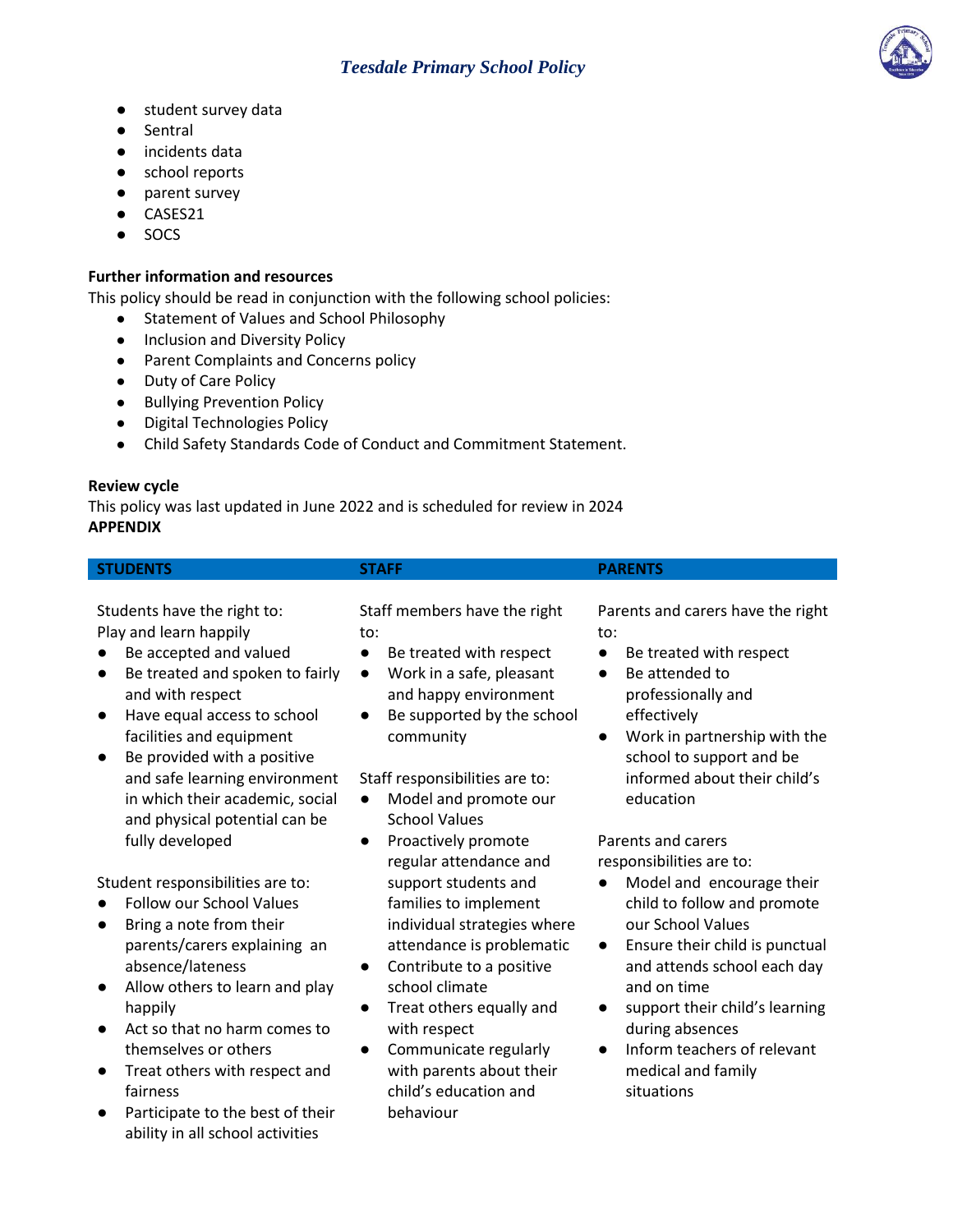

- Be careful in the use of facilities and equipment
- Follow all school rules and staff instructions
- Respect and care for our buildings and grounds
- comply with all duty of care obligations and have a responsibility to provide an educational environment that can effectively engage all students
- provide appropriate, relevant and challenging curriculum that gives students the opportunity to have input into their learning and experience success
- Promote positive outcomes by valuing the importance of education
- Support their child in their preparedness for the school day and in the provision of a supportive home environment
- Monitor their child's school involvement and progress and communicate with the school when necessary
- Are informed and supportive of school programs and actively participate in school events/parent groups
- Ensure that enrolment details and required student information are up to date and correct